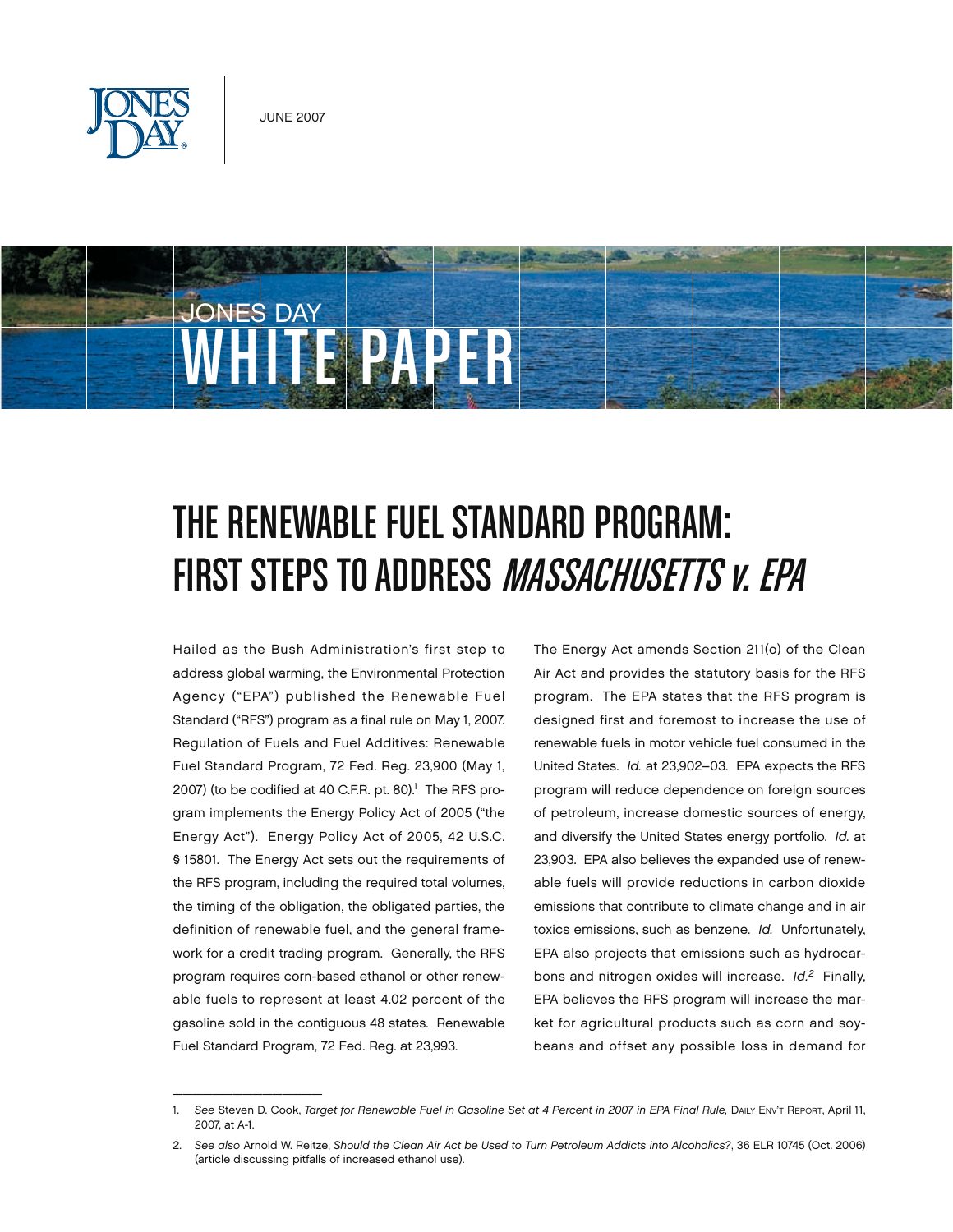renewable fuels created by the Energy Act's repeal of the Reformulated Gasoline program's oxygen content mandate. *Id.3 This White Paper* will discuss the program structure and definitions; the basics of compliance, including recordkeeping and reporting; and liability issues. Finally, we will briefly outline the Bush Administration's "Twenty in Ten" energy initiative and the technological issues that pose real challenges to the desire to address the nation's hydrocarbon dependence and climate change.

### Program Structure and Definitions

Program Structure. The Energy Act requires the 48 contiguous states to use 4.7 billion gallons of ethanol or other cleaner-burning biofuels in 2007. EPA's 2007 target of 4.02 percent is intended to meet that requirement. Beginning with the 2008 compliance period, EPA will calculate the standard and publish it on November 30 of the preceding year. *Id.* at 23,993. The renewable fuel standard is calculated by using the following equation:

RFStd<sub>i</sub> = 100 \* RFV<sub>1</sub> - Cell<sub>i</sub> (G<sub>i</sub> – R<sub>i</sub>) + (GS<sub>i</sub> – RS<sub>i</sub>) - GE<sub>i</sub>

*Id.* The abbreviations in the equation have the following meaning:

- RFStdi = Renewable Fuel Standard, in year i, in percent
- RFVi = Nationwide annual volume of renewable fuels required by Section 211(0)(2)(B) of the Clean Air Act for year i, in gallons
- Gi = Amount of gasoline projected to be used in the 48 contiguous states, in year i, in gallons
- Ri = Amount of renewable fuel blended into gasoline that is projected to be used in the 48 contiguous states, in year i, in gallons
- GSi = Amount of gasoline projected to be used in noncontiguous states or territories (if the state or territory opts in), in year i, in gallons

\_\_\_\_\_\_\_\_\_\_\_\_\_\_\_

- RSi = Amount of renewable fuel blended into gasoline that is projected to be used in noncontiguous states or territories (if the state or territory opts in), in year i, in gallons
- GEi = Amount of gasoline projected to be produced by exempt small refineries and small refiners, in year i, in gallons (through 2010 only, except to the extent a small refinery exemption is extended pursuant to § 80.1141(e)).
- Celli = Beginning in 2013, the amount of renewable fuel that is required to come from cellulosic sources, in year i, in gallons.

*Id.* at 23,994. Beginning in compliance year 2013, EPA will calculate the annual cellulosic standard and publish it on November 30 of the preceding year. *Id.*

Key Definitions. The Energy Act defines renewable fuel primarily on the basis of its feedstock. *Id.* at 23,903. A renewable fuel is defined in the Energy Act as a motor vehicle fuel that is produced from plant or animal products or wastes, as opposed to fossil fuel sources. Renewable fuels include ethanol, biodiesel, and other motor vehicle fuels made from renewable sources. The regulation defines renewable fuel as "motor vehicle fuel that is used to replace or reduce the quantity of fossil fuel present in a fuel mixture used to operate a motor vehicle and which is produced from any of the following grain, starch, oil seeds, vegetable, animal, or fish materials including fats, greases, and oils, sugarcane, sugar beets, sugar components, tobacco, potatoes, other biomass, or natural gas produced from a biogas source, including a landfill, sewage waste treatment plant, feedlot, or other place where decaying organic material is found." *Id.* at 23,992. Renewable fuels include cellulosic biomass ethanol, waste derived ethanol.<sup>4</sup> biodiesel, non-ester renewable diesel, and blending components derived from renewable fuel. *Id.* Small-volume additives, excluding denaturants, less than 1.0 percent of the total volume of a renewable fuel, shall be counted as part of the total renewable fuel volume. *Id.* Fuel that is used in boilers or heaters is not a renewable fuel, even if produced by renewable fuel producers. *Id.*

<sup>3.</sup> The Reformulated Gasoline ("RFG") program was implemented in 1995. It set stringent controls on the emissions performance of gasoline, which were designed to significantly reduce summertime ozone precursors and year-round air toxics emissions. The RFG program required that RFG meet an oxygen-content standard. In addition, certain areas exceeding the national ambient air quality standard ("NAAQS") for carbon monoxide were required to meet an oxygen-content standard during the winter to reduce carbon monoxide emissions. At the same time Congress was developing the Energy Act, several states banned the use of MTBE in gasoline, causing refiners that supplied RFG in those states to switch to ethanol in order to meet the oxygen-content mandate for RFG, which in turn led to a sudden increase in demand. *Id.*

<sup>4.</sup> Ethanol covered in this definition shall be denatured as required and defined in Distribution and Use of Denatured Alcohol and Rum, 27 C.F.R. pt. 20 (2003) and Formulas for Denatured Alcohol and Rum, 27 C.F.R. pt. 21 (2003).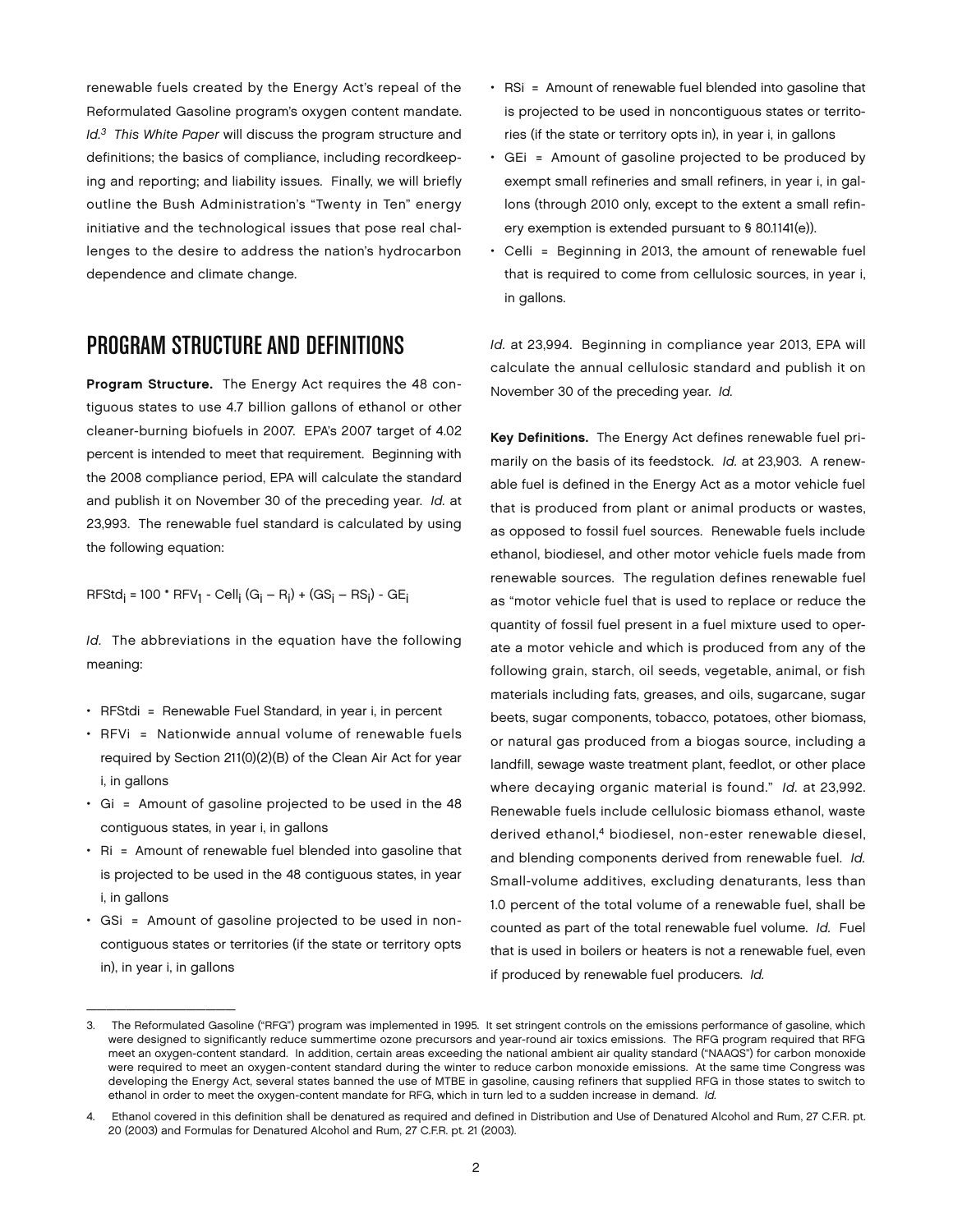Cellulosic biomass ethanol means ethanol derived from any lignocellulosic or hemicellulosic matter that is available on a renewable or recurring basis, including dedicated energy crops and trees, wood and wood residues, fibers, animal wastes and other waste materials, and municipal solid waste. *Id.* Cellulosic biomass ethanol also includes ethanol produced in facilities where animal wastes or other waste materials are digested or otherwise used to displace 90 percent or more of the fossil fuel normally used in the production of ethanol. *Id.* Waste-derived ethanol means ethanol derived from either animal wastes, including poultry fats and poultry wastes, and other waste materials or municipal solid waste. *Id.* Biodiesel means a motor vehicle fuel or fuel additive that is registered as a motor vehicle fuel or fuel additive, a non-alkyl ester, meets ASTM D-6751-07, intended for use in engines that are designed to run on conventional diesel fuel, and derived from nonpetroleum renewable resources. *Id.* Non-ester renewable diesel means a motor vehicle fuel or fuel additive that registers as a motor vehicle fuel or fuel additive under the federal regulations,<sup>5</sup> not a mono-alkyl ester, intended for use in engines that are designed to run on conventional diesel fuel, and derived from nonpetroleum renewable resources. *Id.6*

Obligated Parties' Requirements. Any party that produces gasoline for use in the 48 contiguous states, including refiners, importers, and blenders, is considered an obligated party under the RFS program. *Id.* at 23,994.<sup>7</sup> Beginning in compliance year 2007, all obligated parties, with two exceptions, are expected to meet the Renewable Volume Obligation ("RVO"). *Id.* Small refiners and small refineries are exempt from meeting the renewable fuel requirements through 2010, and all gasoline producers located in Alaska, Hawaii, and noncontiguous United States territories are exempt from the RFS program indefinitely, unless the states and territories opt-in

to the program. *Id.* at 23,994, 23,999. Each obligated party must determine its own RVO based on the standard and the gasoline it produced or imported and any deficit carryover. *Id.* at 23,994, 23,998.<sup>8</sup> Beginning in the 2008 compliance year, no more than 20 percent of the RVO can be met using the previous-year Renewable Identification Numbers ("RIN"). *Id.* at 23997. Obligated parties must acquire RINs from any party with assigned RINs or purchase unassigned RINs on the open RIN market. *Id.* at 23,996-98. Each obligated party must demonstrate that it has sufficient RINs to cover its RVO. *Id.* at 23,996. Every gallon-RIN covers one gallon of the obligated party's RVO. *Id.* The compliance period for 2007 is September 1 through December 31, and beginning in 2008, the compliance period is January 1 through December 31. *Id.*  at 23,994.

The Renewable Identification Number. The RIN is the currency for the RFS program. A RIN is a unique number that represents a volume of renewable fuel. *Id.* at 23,993. RINs must be generated for all renewable fuel produced or imported on or after September 1, 2007. *Id.* at 23,995. The RIN is a 38-character numeric code. The format for the RIN is KYYYYCCCCFFFFFBBBBBRRDSSSSSSSSEEEEEEEE.

*Id.* The meaning of the code is set out below:

- K= RIN assignment code; 1 = assigned; 2 = unassigned.
- YYYY = Year batch is produced/imported.
- CCCC = Company registration ID
- FFFFF = Facility registration ID.
- BBBBB = Producer assigned batch number.
- RR = Equivalence Value for the renewable fuel.
- D = renewable type code, 1 = cellulosic; 2 = non-cellolosic.
- SSSSSSSS = RIN block starting number.
- EEEEEEEE = RIN block ending number.

 $\mathcal{L}=\mathcal{L}=\mathcal{L}=\mathcal{L}=\mathcal{L}=\mathcal{L}=\mathcal{L}=\mathcal{L}=\mathcal{L}=\mathcal{L}=\mathcal{L}=\mathcal{L}=\mathcal{L}=\mathcal{L}=\mathcal{L}=\mathcal{L}=\mathcal{L}=\mathcal{L}=\mathcal{L}=\mathcal{L}=\mathcal{L}=\mathcal{L}=\mathcal{L}=\mathcal{L}=\mathcal{L}=\mathcal{L}=\mathcal{L}=\mathcal{L}=\mathcal{L}=\mathcal{L}=\mathcal{L}=\mathcal{L}=\mathcal{L}=\mathcal{L}=\mathcal{L}=\mathcal{L}=\mathcal{$ 

<sup>5.</sup> *See* Registration of Fuels and Fuel Additives, 40 C.F.R. pt. 79 (2006).

<sup>6.</sup> Nonpetroleum renewable resources include, but are not limited to, plant oils, animal fats and animal wastes, including poultry fats and poultry wastes, and other waste materials, municipal solid waste and sludges, and oils derived from wastewater and the treatment of wastewater. *Id.* at 23,993.

<sup>7.</sup> A party that simply adds renewable fuel to gasoline, reformulated gasoline, conventional gasoline, reformulated gasoline blendstock ("RBOB"), conventional gasoline blendstock ("CBOB"), blendstock, including butane and gasoline treated as blendstock ("GTAB"), or any gasoline or unfinished gasoline that becomes finished with the addition of oxygenate, that is produced or imported to comply with a state or local fuels program, is not an obligated party. *Id.*

<sup>8.</sup> Gasoline volumes include: finished gasoline, RBOB, CBOB, blendstocks for oxygenate blending that are designed to comply with California state fuel requirements ("CARBOB"), gasoline treated as blendstock ("GTAB"), and blendstocks added to gasoline, such as MTBE or butane. Id. at 23,900, 23,994, 23,998. All renewable fuel is excluded. *Id.*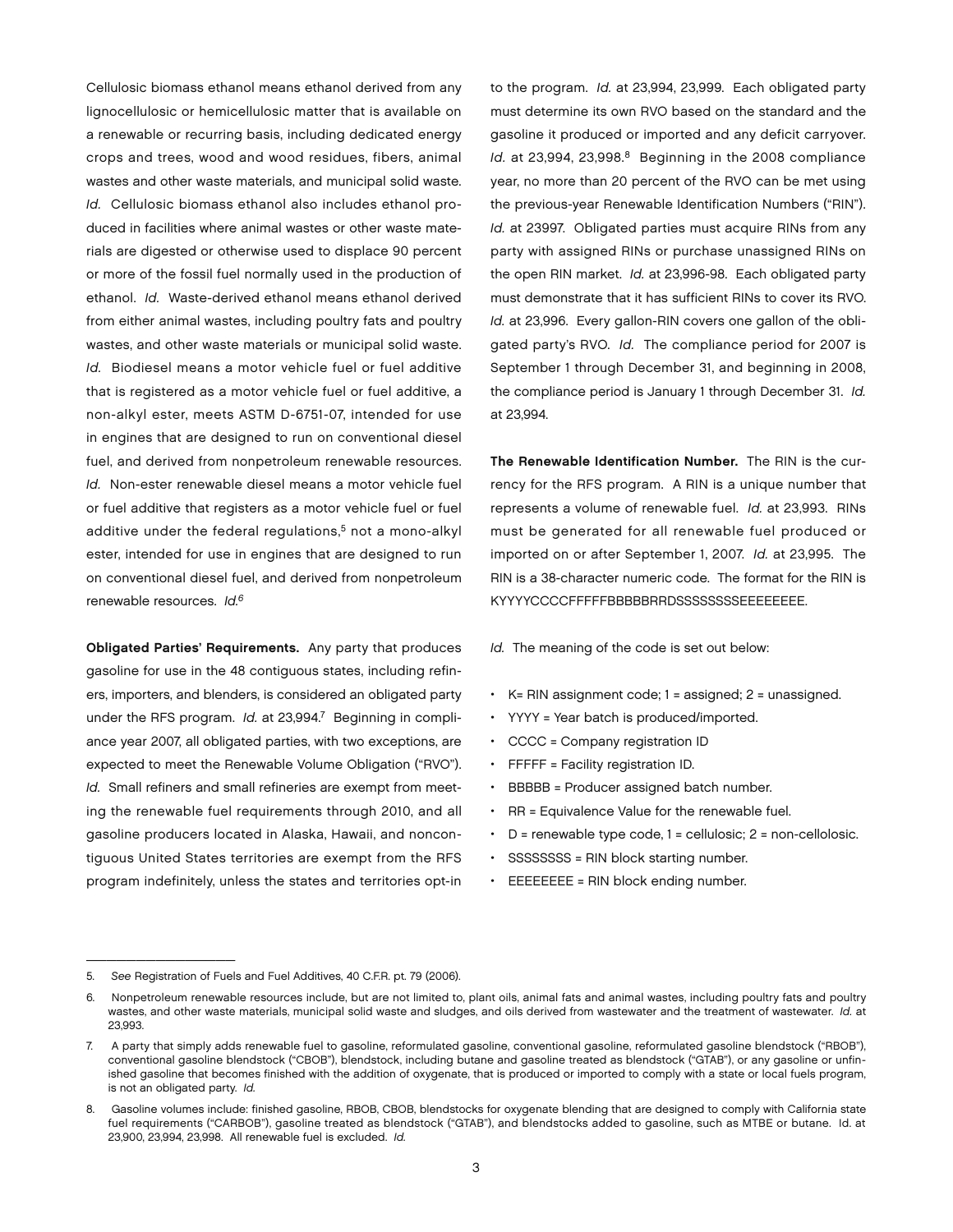*Id.* A gallon-RIN represents a single gallon of renewable fuel. *Id.* at 23,993. A batch-RIN is a RIN that represents multiple gallon RINs. *Id.* A batch is defined as less than 100 million gallon-RINs and less than or equal to one calendar month's production. *Id.* at 23,996. RINs are valid for purposes of compliance with an RVO for the calendar year generated, the YYYY code or the following year. *Id.* 

The Equivalence Value. The Equivalence Value ("EV") indicates how many gallon-RINs can be generated for each gallon of renewable fuel. The Energy Policy Act specifies that 1 gallon of cellolosic ethanol counts as 2.5 gallons for compliance purposes. *Id.* at 23,995. EPA calculated the Equivalence Value for several renewable fuels using volumetric energy content in comparison to ethanol, adjusted for renewable content. Corn ethanol has the EV of 1.0; biodiesel has the EV of 1.5; renewable diesel has the EV of 1.7; biobutonol has the EV of 1.3. *Id.* Thus 2,000 gallons of corn ethanol produced with an EV of 1.0 equates to 2,000 gallon-RINs generated. If 2,000 gallons of cellulosic ethanol is produced, it equates to 5,000 gallon-RINs generated because cellulosic ethanol has an EV of 2.5. EPA provided a process for calculating EV for other renewable fuels. *Id.* 

# Basics of Compliance

 $\mathcal{L}=\mathcal{L}=\mathcal{L}=\mathcal{L}=\mathcal{L}=\mathcal{L}=\mathcal{L}=\mathcal{L}=\mathcal{L}=\mathcal{L}=\mathcal{L}=\mathcal{L}=\mathcal{L}=\mathcal{L}=\mathcal{L}=\mathcal{L}=\mathcal{L}=\mathcal{L}=\mathcal{L}=\mathcal{L}=\mathcal{L}=\mathcal{L}=\mathcal{L}=\mathcal{L}=\mathcal{L}=\mathcal{L}=\mathcal{L}=\mathcal{L}=\mathcal{L}=\mathcal{L}=\mathcal{L}=\mathcal{L}=\mathcal{L}=\mathcal{L}=\mathcal{L}=\mathcal{L}=\mathcal{$ 

Producers and Importers. Producers and importers of renewable fuel are obligated parties and must generate RINs for a batch of renewable fuel, including renewable fuel in imported gasoline. *Id.* at 23,996. Renewable fuel producers that produce less than 10,000 gallons of renewable fuel each year, and importers that import less than 10,000 gallons of renewable fuel each year, are not required to generate and assign RINs to batches of renewable fuel. *Id.* They are also not required to participate in the registration, reporting, and recordkeeping requirements of 40 C.F.R. Section 80.1150 to 80.1152. *Id.* If those same producers and importers voluntarily participate, they must follow all requirements. *Id.*

Producers and importers may generate RINs for product owned on September 1, 2007, and for product generated or imported after that date. *Id.* The total number of gallon-RINs

generated is determined from the EV. *Id.* at 23,995. An assigned RIN cannot be transferred to another party without simultaneously transferring a volume of renewable fuel to that same party. *Id.* at 23,997. In addition, the K code in the RIN must be 1 to indicate it is assigned. *Id*. A producer or importer is not required to transfer ownership of a volume of renewable fuel without simultaneously transferring ownership of gallon-RINs if it can demonstrate that 1) it is a small-volume producer exempt from the RFS program, 2) the producer or importer received an equivalent volume of renewable fuel from another party without accompanying RINs, or 3) the producer or importer has generated RINs for cellulosic biomass ethanol or waste-derived ethanol with an EV of 2.5, and the producer or importer has chosen to specify a number of gallon-RINs as unassigned. *Id*. 9

Marketers and Others Who Own Renewable Fuel. The requirements for marketers are designed to ensure that RINs generated are transferred to the obligated parties who need them. *Id.* In general, RINs must travel with the renewable fuel. *Id.* No more than 2.5 assigned gallon-RINs with a K code of 1 can be transferred to another party with every gallon of renewable fuel transferred to that same party. *Id.* Transfer means a change in ownership, not simply a change in custody. *Id.* Parties that take custody of renewable fuel, such as a company that stores or transports, but not ownership, have no recordkeeping or reporting responsibilities. *Id.* Any party can transfer renewable fuel without RINs, subject to the end-of quarter check. *Id*. At the end of each quarter, the sum of assigned gallon-RINs must be less than or equal to the volume of renewable fuel owned, multiplied by the EV per volume. *Id.* The equation would be as follows:

Gallon-RINs ⋅ Volume of Renewable Fuel \* EV

*Id*. The end-of-quarter requirement ensures the RINs have been transferred with the renewable fuel and that obligated parties will have the opportunity to obtain RINs. *Id*.

Blenders Compliance Issues. The regulatory definition of a refiner includes gasoline blenders. *Id.* at 23,994. Any party that produces gasoline from nonrenewable feedstocks or

The producer or importer must assign at least one gallon-RIN to each gallon of cellulosic biomass ethanol or waste-derived ethanol, representing the first 1.0 portion of the EV. *Id.* at 23,996.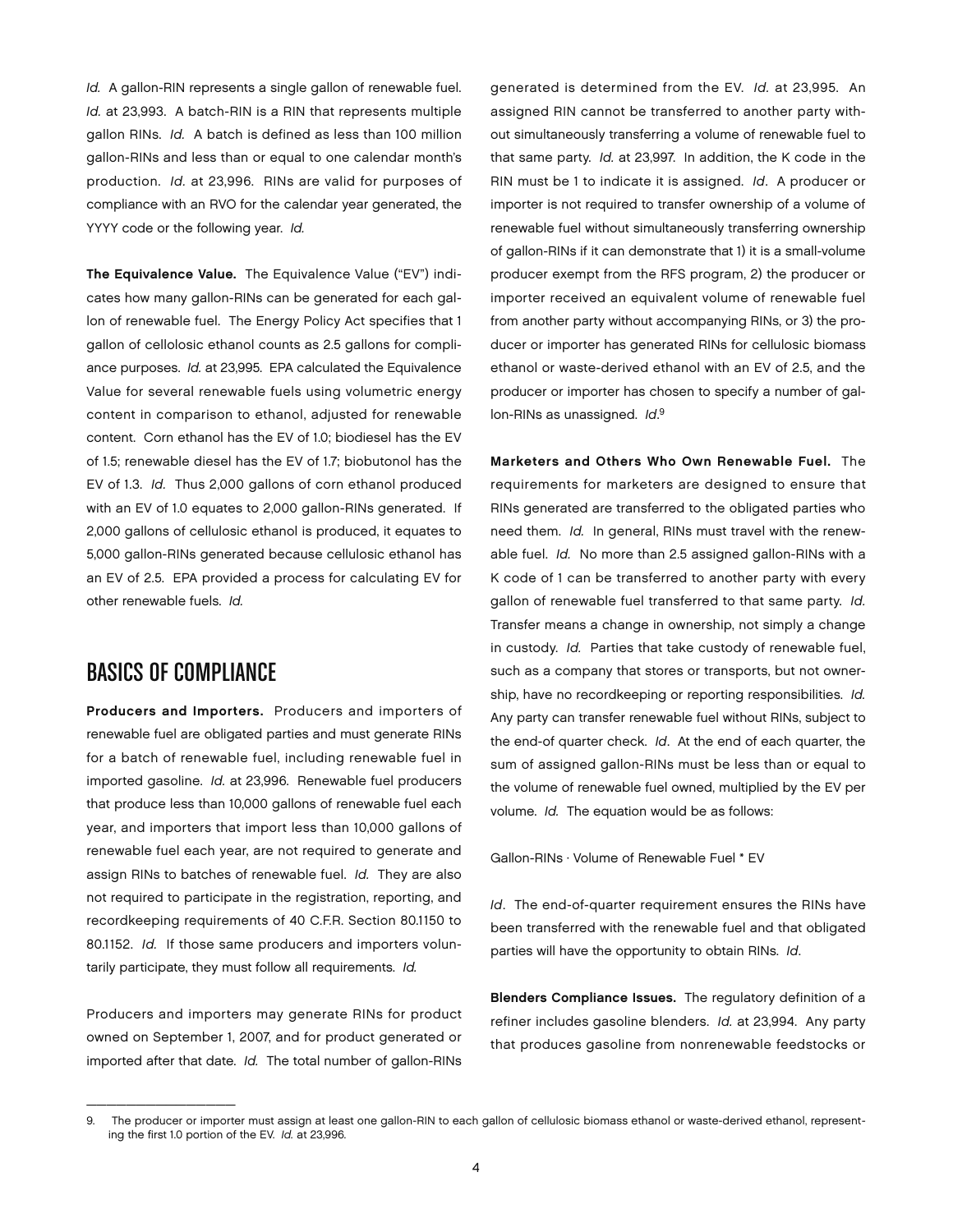blendstocks is an obligated party under the RFS program. *Id.* This includes gasoline blenders unless their sole activity is adding renewable fuels to conventional gasoline. *Id*. Parties that blend MTBE or other blendstocks into gasoline are gasoline producers and thus are obligated parties. *Id*. Blenders must separate RINs from volumes of renewable fuel upon blending with diesel or gasoline. *Id*. at 23,998. Separation of a RIN from a volume of renewable fuel means termination of the assignment of the RIN to a volume of renewable fuel. *Id.* This means changing the K code from 1 to 2. *Id.* The blender can then transfer or trade the RINs to any party without simultaneously transferring a volume of renewable fuel. *Id*.

Exporters of Renewable Fuel. EPA requires that a RIN go out of circulation if some volume of renewable fuel is exported. *Id.* Any party that exports renewable fuel from the 48 states is assigned an RVO based on the volume exported. The RVO for exporters is determined based on the following equation:

RVO = Volume \* EV (+ deficit carryover).

*Id.* Most of the recordkeeping and reporting requirements applicable to obligated parties also apply to exporters of renewable fuel. *Id.* at 24,002.

Compliance Period. The annual compliance period is January 1 through December 31. *Id.* The first quarter ("Q1") is January 1 to March 31. *Id*. Compliance reports are due May 31. *Id.* The second quarter ("Q2") is April 1 to June 30. *Id*. Compliance reports are due August 31. *Id.* The third quarter ("Q3") is July 1 to September 30. *Id.* Compliance reports are due November 30. *Id.* The fourth quarter ("Q4") is October 1 to December 31. *Id.* Compliance reports are due February 28. *Id*. Annual reports are due February 28. *Id.*

In 2007, the first quarter of the program is Q3, and the first compliance report is due November 30. *Id*. The 2007 annual compliance reports are due February 28, 2008. *Id*. The 2007 list of RINs used to demonstrate compliance are due May 31, 2008. *Id.* 

\_\_\_\_\_\_\_\_\_\_\_\_\_\_\_

### **PAPERWORK**

#### **REGISTRATION**

Registration is necessary prior to engaging in RIN generation, transactions, or owning RINs. *Id.* at 24,001. Registration forms may be submitted any time after May 1, 2007. *Id*. Obligated parties and renewable fuel exporters must register with EPA to receive an assigned company ID. *Id.* Facilities are assigned IDs based on their physical location. *Id*. Registration forms are posted on the OTAQ website. *Id.10* For RIN generation, the company must have an EPA-assigned company ID or facility ID. *Id.* at 24,002. If a company or facility is already registered with EPA under another program, it does not have to re-register, but the information must be updated within 30 days of a change. *Id*. at 24,001.

#### **RECORDKEEPING**

Records must be retained for five years from the date they were created, and for records related to a transaction, records must be retained five years from the transaction date. *Id.* at 24,001. Either electronic or paper records are acceptable. *Id*. If EPA requests it, the documents must be made available and include the equipment or software needed to read electronic records; if requested by EPA, they must be converted to paper documents. *Id*. The regulations do not specify the form of product transfer documents ("PTDs"), one of the records obligated parties and exporters must maintain. *Id.* at 24,003. PTDs must generally identify a transfer of ownership of a volume of renewable fuel, which typically means an invoice rather than a bill of lading, which typically does not transfer ownership. *Id*. The RIN must appear in its entirety on the PTD. *Id*. PTD can be electronic. *Id*.

Assigned RINs may be transferred on the same PTD used to transfer ownership of the fuel or on a separate PTD. *Id.* A PTD that separately transfers the RINs must be transferred to the same party on the same day as the PTD used to transfer ownership of the renewable fuel. A PTD that separately transfers the RINs may be in the form of a spreadsheet or other type of list. If no assigned RINs are transferred with the renewable fuel, the PTD must state "No RINs transferred." *Id.*

<sup>10.</sup> Form 3520-20A is the company/entity registration form, Form 3520-20B is the facility registration form for gasoline and ethanol, and Form 3520- 20B1 is the diesel facility registration form. *Id.* at 24,001. Forms and instructions are linked to EPA's RFS page at [http://www.epa.gov/otaq/renew](http://www.epa.gov/otaq/renewablefuels)[ablefuels/.](http://www.epa.gov/otaq/renewablefuels) *Id.*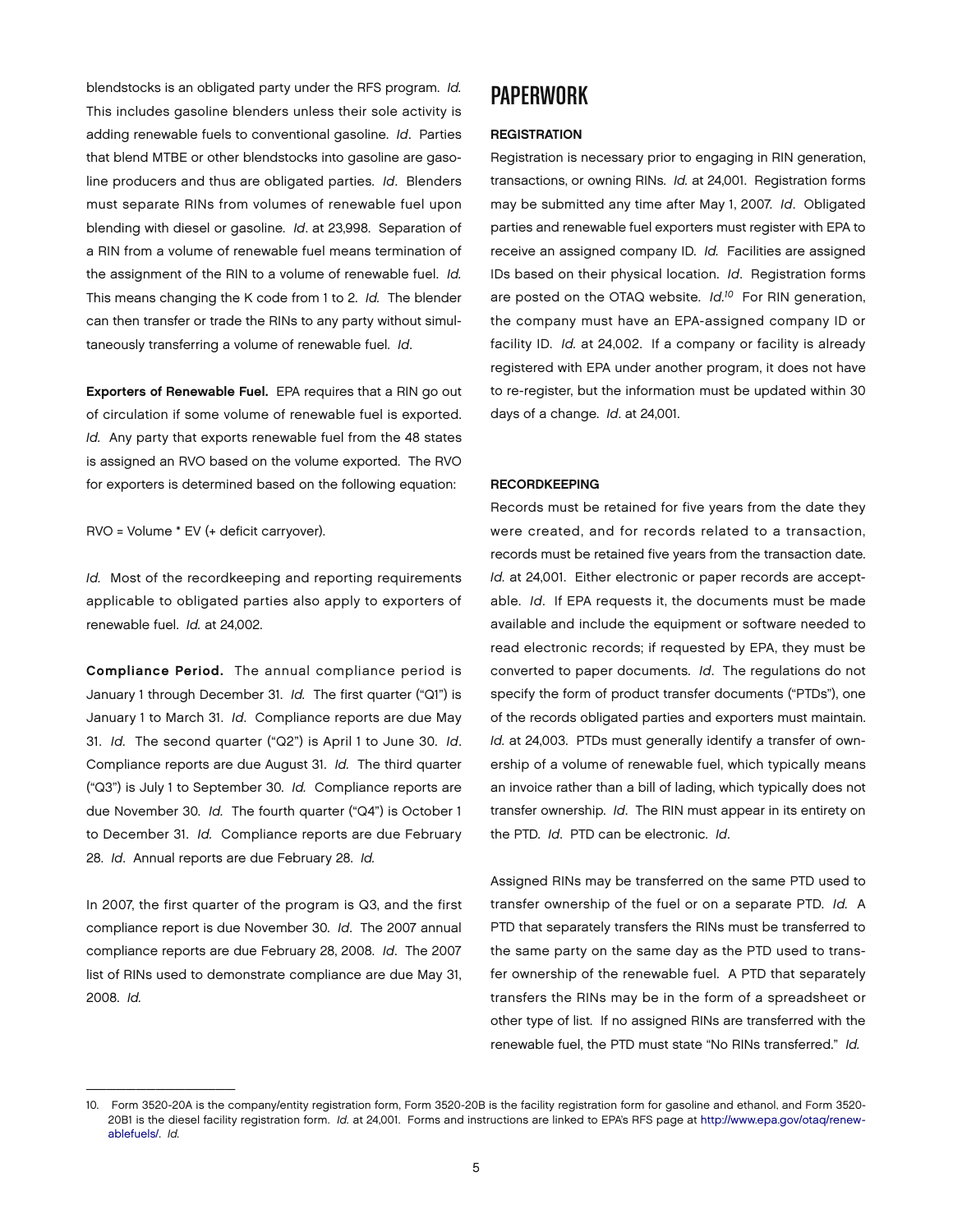# Reporting and EPA's Central Data Exchange ("CDX")

CDX. The CDX is an established portal through which electronic data are submitted. All registered parties have to first register with CDX to receive a CDX registration number. Registering with CDX is not the same as registering under Section 80.1150. A link to register is at the RFS web site at [http://www.epa.gov/otaq/renewablefuels.](http://www.epa.gov/otaq/renewablefuels) Reports may be produced with software or using spreadheets following instructions at the RFS web site.

RIN Transaction Report. Each RIN transaction must be reported on a separate RIN transaction report. *Id*. at 24,002. The report must be submitted to EPA by the end of the second month after the quarter in which the transaction occurred. *Id*. Transfers of RINs between parties must be included on some type of product transfer documentation. *Id*. A RIN transaction report that reports a retired RIN must describe the reason for retiring the RIN. *Id.*<sup>11</sup>

Attest Engagements. Obligated parties, producers, exporters and importers of renewable fuel, and any party who owns RINs are all subject to the attest engagement requirements. *Id.* at 24,004. The attest engagement is an audit of the underlying documentation that forms the basis of the reports submitted to EPA. *Id*. The purpose is to verify the accuracy of the information contained in the reports. The parties subject to the requirements are obligated parties and exporters of renewable fuel, renewable fuel producers and importers, and any party that takes ownership of RINs. *Id*. The audit must be conducted by a CPA or certified internal auditor. *Id*. The reports subject to attest engagement are the annual compliance report, RIN generation report, RIN transaction reports, and quarterly gallon-RIN report. *Id*. The attest engagement is due May 31. The attest engagement report for 2007 may be submitted with the 2008 attest engagement report. *Id.*

Prohibitions. No renewable fuel producer or importer may produce or import a renewable fuel without assigning the proper equivalence value or identifying it by a proper RIN number. *Id*. No person may transfer a RIN that:

\_\_\_\_\_\_\_\_\_\_\_\_\_\_\_

- Is improperly generated *(i.e.*, RIN for which the applicable volume was not produced);
- Is an invalid RIN (*i.e.*, duplicate, expired, based on incorrect equivalence value, does not represent fuel that meets definition of renewable fuel, based on volume not standardized to 60 degrees, obtained from foreign entity not approved by EPA);
- is not identified by a proper RIN number; or
- has a K code of 1 without transferring an appropriate volume of renewable fuel to the same person on the same day.

*Id.* Further, no obligated party may

- fail to acquire sufficient RINs or use invalid RINs to meet the party's RVO; or
- use a validly generated RIN to meet the party's RVO or separate and transfer a validly generated RIN where the party ultimately uses the renewable fuel in a heater or boiler.

*Id*. In addition, no person may fail to meet the requirement that at the end of each quarter, the party must not own more assigned RINs than gallons of renewable fuel. *Id.* at 23,997, 24,004. Finally, no person may cause another person to commit a prohibited act. *Id*. at 24,004.

## **LIABILITY**

Persons are liable for violating prohibited acts or failing to meet a requirement. *Id*. Any person who causes another person to commit a prohibited act or causes another person to fail to meet a requirement is liable for violating the program. *Id*. A parent corporation is liable for violations committed by its subsidiaries. *Id.* Each partner to a joint venture is jointly and severally liable for violations committed by the joint venture. *Id*. Invalid RINs cannot be used to achieve compliance regardless of a party's good-faith belief that the RINs were valid at the time they were acquired. *Id*. Penalties will normally be sought from the person responsible for creating the invalid RINs, where such person can be identified.

<sup>11.</sup> Potential reasons for retirement include reportable spills, import volume corrections, renewable fuel used in boiler or heaters, RINs that are invalid, and RINs required to be retired in the context of an enforcement action. *Id.*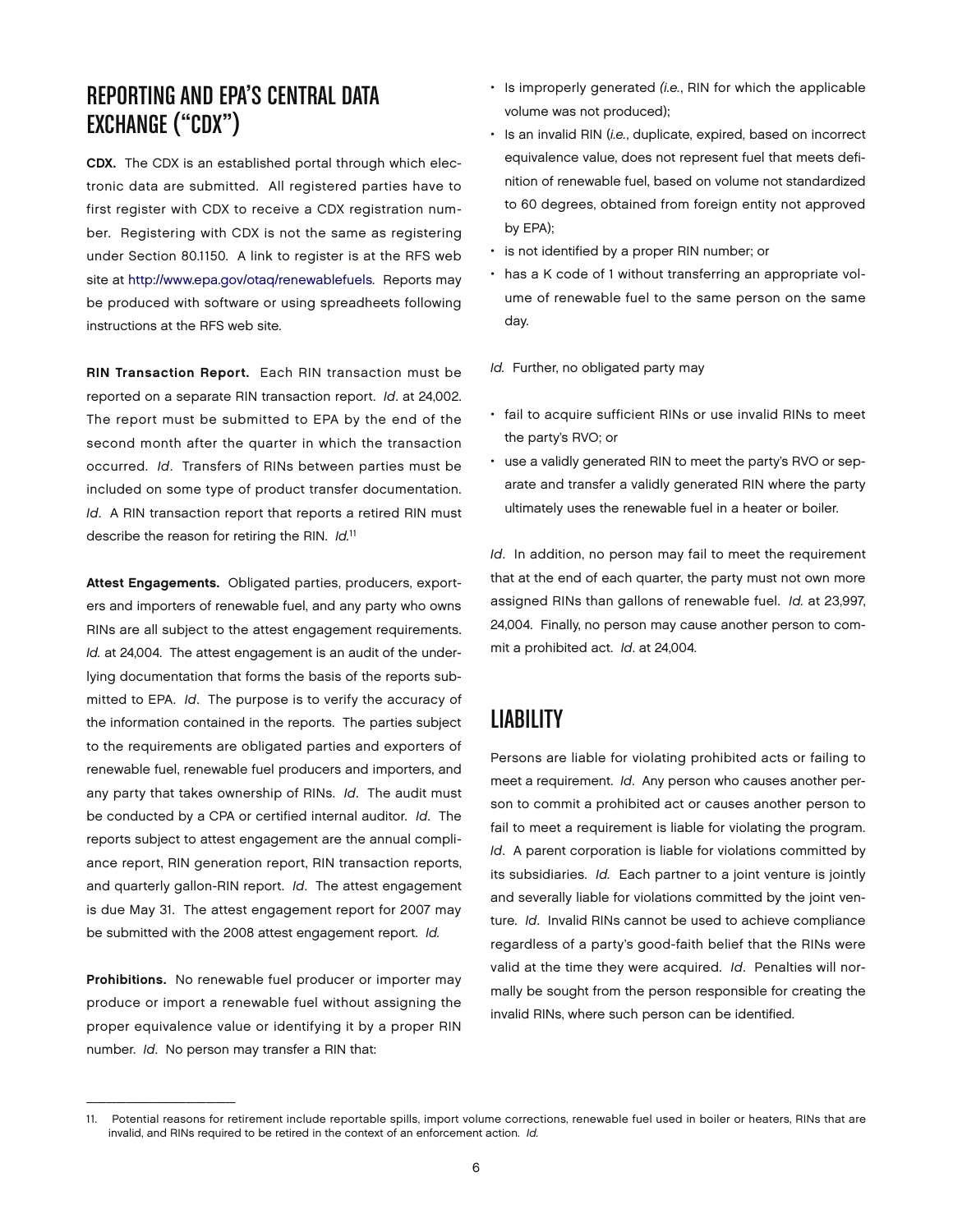Penalties. Any person who commits the prohibited acts is liable for up to \$32,500 for each day or each violation and the amount of economic benefit. *Id*. Any person found liable for failure to meet its RVO or causing another person to fail to meet its RVO is subject to a separate day of violation for each day in the annual averaging period. *Id*. Any person liable for a failing to meet or causing another person to fail to meet any requirement is liable for a separate day of violation for each day the requirement remains unfulfilled. *Id.*

### Conclusion

 $\mathcal{L}=\mathcal{L}=\mathcal{L}=\mathcal{L}=\mathcal{L}=\mathcal{L}=\mathcal{L}=\mathcal{L}=\mathcal{L}=\mathcal{L}=\mathcal{L}=\mathcal{L}=\mathcal{L}=\mathcal{L}=\mathcal{L}=\mathcal{L}=\mathcal{L}=\mathcal{L}=\mathcal{L}=\mathcal{L}=\mathcal{L}=\mathcal{L}=\mathcal{L}=\mathcal{L}=\mathcal{L}=\mathcal{L}=\mathcal{L}=\mathcal{L}=\mathcal{L}=\mathcal{L}=\mathcal{L}=\mathcal{L}=\mathcal{L}=\mathcal{L}=\mathcal{L}=\mathcal{L}=\mathcal{$ 

The publication of the RFS program appears to be the initial steps toward a flurry of future legislation and regulation. Shortly after the publication of the new RFS program, President Bush issued an executive order addressing the Supreme Court decision in *Massachusetts v. EPA*, which concluded EPA must regulate greenhouse gas emissions from motor vehicles or justify its failure to do so. 27 S.Ct. 1438 (2007). The executive order requires the EPA and Departments of Transportation, Energy, and Agriculture to cooperate in protecting "the environment with respect to greenhouse gas emissions from motor vehicles, nonroad vehicles, and nonroad engines, in a manner consistent with sound science, analysis of benefits and costs, public safety, and economic growth." Exec. Order No. 13432, 72 Fed. Reg. 27,717 (May 16, 2007).<sup>12</sup> President Bush directed these agencies to take the first steps toward greenhouse gas emission reductions for motor vehicles using his "Twenty in Ten" plan. Another press conference outlining the Administration's "New International Climate Change Framework" relating in part to renewable fuels occurred on May 31, 2007. A New International Climate Change Framework, 43 Weekly Comp. PRES. Doc. 711-12 (May 31, 2007).<sup>13</sup>

The President announced the "Twenty in Ten" goal during his 2007 State of the Union address, in which he challenged Congress to implement legislation that would reduce gasoline consumption by 20 percent within 10 years. Address Before a Joint Session of the Congress on the State of the Union, 43 Weekly Comp. Pres. Doc. 57 (January 23, 2007). He outlined a plan that would require an increase in the supply of alternative fuels and increase the fuel economy standards for cars. *Id.* The President's goal is to conserve up to 8.5 billion more gallons of gasoline by 2017. *Id.*<sup>14</sup>During a press conference announcing the May 14, 2007, Executive Order , he stated that the RFS program and the corporate average fuel economy ("CAFE") standard for cars will contribute to his goal to reduce gasoline consumption by 20 percent by 2017. Remarks on Fuel Economy and Alternative Fuel Standards, 43 Weekly Comp. Pres. Doc. 630 (May 14, 2007). President Bush announced during the press conference that he has directed members of his administration to complete this process by the end of 2008. Remarks on Fuel Economy and Alternative Fuel Standards, 43 Weekly Comp. Pres. Doc. 630 (May 14, 2007). EPA Administrator Johnson told reporters in a press briefing that same day that the agencies will be ready to release a proposed rule in the fall with a final rule to be completed by the end of 2008.15

Currently there are 72 bills pending in the House and Senate relating to the CAFE standard and the use of renewable fuels. While there are clearly a plethora of initiatives and legislation to decrease the nation's dependence on fossil fuels and increase the use of renewable fuels, the American Petroleum Institute ("API") released a statement commenting that although ethanol will play role in the nation's energy policy, its role will be limited by technology. Press Release, API, API Statement on White House Comments on Alternative Fuel

<sup>12.</sup> *See also,* Statement on the Energy Information Administration's Report, 43 Weekly Comp. Pres. Doc. 670 (May 24, 2007). ("We are effectively confronting the important challenge of global climate change through regulations, public-private partnerships, incentives, and strong economic investment.").

<sup>13.</sup> The Administration stated it is expanding the use of hybrid and clean diesel vehicles and biodiesel fuel, continuing to invest in new methods of producing ethanol—using everything from wood chips to grasses to agricultural wastes.

<sup>14.</sup> The Administration outlines three steps to meeting the Twenty in Ten goal following the 2007 State of the Union Address: 1) increasing the supply of renewable and alternative fuels by setting a mandatory fuels standard of 35 billion gallons of renewable and alternative fuels in 2017, which is nearly five times the 2012 target of 7.5 billion gallons set in the Energy Act; 2) reforming and modernizing the CAFE standards for cars, which is 27.5 miles per gallon, and extending the current light truck rule, which is 21.6 miles per gallon; and 3) Congress must reform CAFE, allowing NHTSA to set standards based on their size. White House Office of Comm'n, State of the Union Policy Initiatives, [http://www.whitehouse.gov/](http://www.whitehouse.gov/stateoftheunion/2007/initiatives/print/index.html) [stateoftheunion/2007/initiatives/print/index.html.](http://www.whitehouse.gov/stateoftheunion/2007/initiatives/print/index.html) 

<sup>15.</sup> See Steven D. Cook, *Bush Orders Agencies to Write Rules to Limit Car Emissions, Cut Gasoline Use,* Daily Env't Report, May 15, 2007, at A-12.